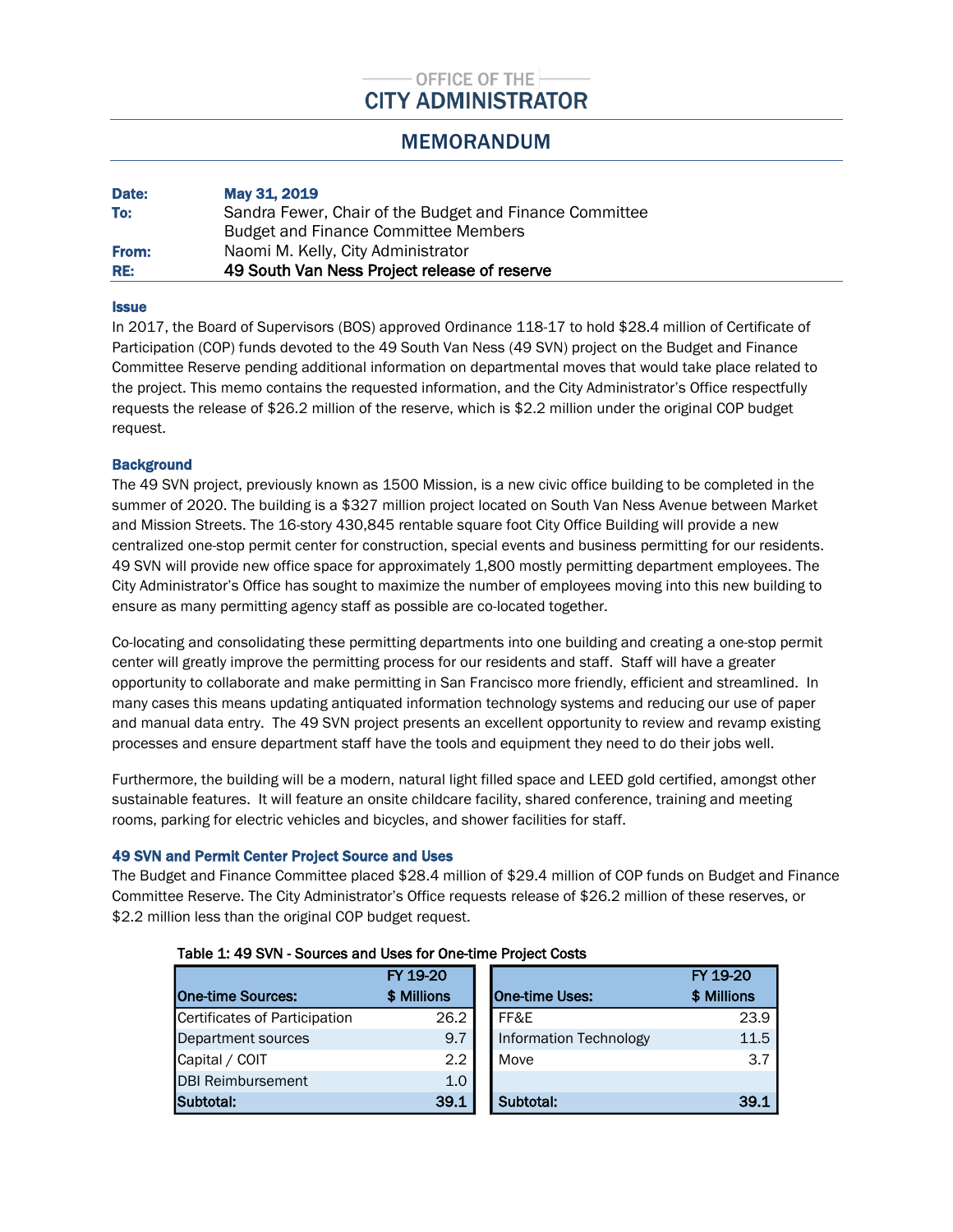The 49 SVN project construction timeline has progressed as expected and move in is scheduled to begin in summer of 2020. The City Administrator's Office requests the release of a total in \$26.2 million in COPs from reserves now and the upcoming budget contains sources to cash fund (rather than debt fund) the remaining \$12.9 million in one-time project costs. Most of the one-time costs funded through the budget are associated with the Department of Building Inspection, which previously budgeted a reserve specifically for one-time costs related to this project. The one-time costs also include approximately \$1 million to repay a loan received from the Department of Building Inspection at the initiation of the project to support site development costs as approved by the BOS with Ordinance 253-14.

The \$26.2 million in COP funds will fund a portion of the FF&E (furniture, fixtures and equipment), technology equipment and infrastructure, and move costs for the 49 SVN project. Furniture is for individual work stations, as well as for conference rooms and common spaces. The information technology expenditures include funding for the building's IT infrastructure, including fiber connections, network and telephony.

The 49 SVN project will provide mostly new equipment and furnishings. To maximize the number of staff in the building, different furniture from the existing was needed. Additionally, this project will allow staff to have the tools to provide excellent customer service, communicate and collaborate with other permitting departments, and move into the digital age as we seek to go as paperless as possible as a city.

# 49 SVN Project Floor Plans

Table 2 lists departments moving into 49 SVN, including rentable area of office space by department both current day and after they move. It also includes the number of employees moving from each department:

| <b>Depts</b>                        | <b>Existing Sq.</b><br>IFt. | 49 SVN Sq.<br>Ft.* | Change in Sq.<br>IFt. | <b>Existing Dept</b><br><b>IFTE</b> | Projected 49<br>ISVN FTE | Change in<br><b>FTE</b> |
|-------------------------------------|-----------------------------|--------------------|-----------------------|-------------------------------------|--------------------------|-------------------------|
| Department of Public Works          | 182,330                     | 182.941            | 611                   | 959                                 | 959                      |                         |
| Department of Building Inspection   | 54,332                      | 56,006             | 1,674                 | 260                                 | 280                      | 20                      |
| <b>Planning Department</b>          | 48,886                      | 52,213             | 3,327                 | 259                                 | 262                      |                         |
| DPH - Environmental Health Division | 27,826                      | 29,892             | 2,066                 | 166                                 | 166                      |                         |
| Recreation and Parks Department     | 7,028                       | 12.021             | 4.993                 | 59                                  | 61                       |                         |
| <b>Fire Department</b>              | 4,841                       | 4,683              | (158)                 | 32                                  | 32                       |                         |
| <b>Public Utilities</b>             | 775                         | 731                | (44)                  |                                     | 8                        |                         |
| Board of Appeals                    | 1,604                       | 1,322              | (282)                 | 5                                   |                          |                         |
| Entertainment Commission**          | 1,110                       | 2,612              | 1,502                 |                                     |                          |                         |
| <b>Office of Cannabis</b>           | 1,035                       | 1,078              | 43                    |                                     |                          |                         |
| Permit Center                       | 20,056                      | 38.960             | 18.904                | 24                                  | 24                       |                         |
| <b>Total</b>                        | 349,822                     | 382,458            | 32,636                | 1.785                               | 1.813                    | 28                      |

#### Table 2: Office Space and FTE by Departments

*\* Total sq ft of the building is 430,845. The building also includes a childcare center and conference rooms on the first floor (48,387 sq ft).*

*\*\* The Entertainment Commission will share their space with a TBD future department.*

- Ten + total permitting related departments are expected to move into office space in 49 SVN. These departments are currently located in 9 separate locations across the City.
- 49 SVN will house almost all permitting departments' back office staff in one building, greatly increasing communication and collaboration, as well as ensuring a better customer experience.
- 49 SVN will also have conference rooms, a childcare center and parking.

# Leases to be Terminated and Backfilled

The Real Estate division identified six potential leases the city could terminate and one potential backfill lease as a result of the 49 SVN project, resulting in approximately \$6.3 million in avoided lease costs per year. The 49 SVN building will also help keep related space costs fixed for the city into the future, as leases are inherently volatile and continually subject to market dynamics.